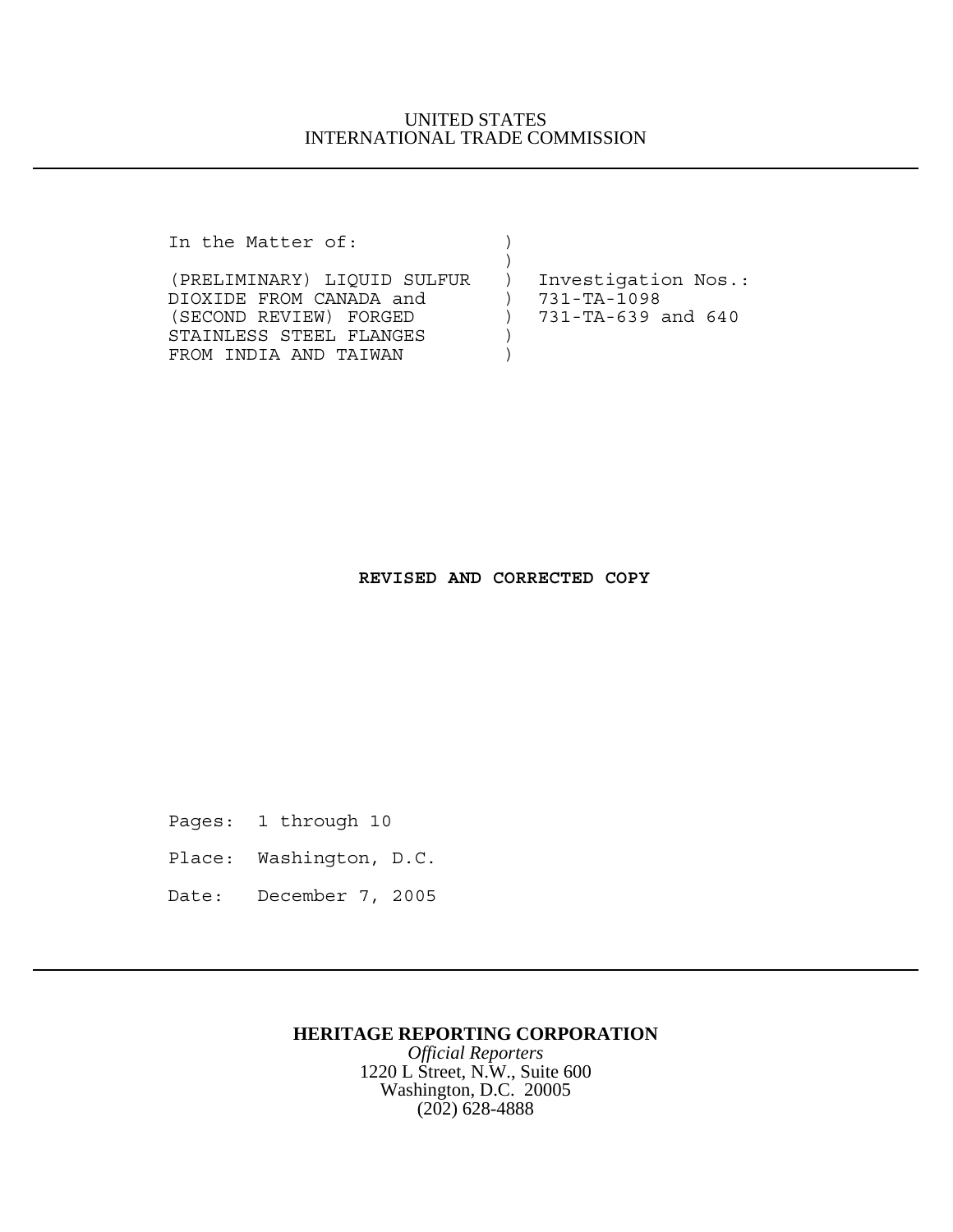THE UNITED STATES INTERNATIONAL TRADE COMMISSION

| Investigation Nos.: |
|---------------------|
| 731-TA-1098         |
| 731-TA-639 and 640  |
|                     |
|                     |
|                     |

Wednesday, December 7, 2005

Room 101 U.S. International Trade Commission 500 E Street, SW Washington, D.C.

The Commission meeting commenced, pursuant to notice, at 11:00 a.m., before the Commissioners of the United States International Trade Commission, the Honorable STEPHEN KOPLAN, Chairman, presiding. APPEARANCES:

On behalf of the International Trade Commission:

Commissioners:

STEPHEN KOPLAN, CHAIRMAN (presiding) DEANNA TANNER OKUN, VICE CHAIRMAN JENNIFER A. HILLMAN, COMMISSIONER CHARLOTTE R. LANE, COMMISSIONER DANIEL R. PEARSON, COMMISSIONER SHARA L. ARANOFF, COMMISSIONER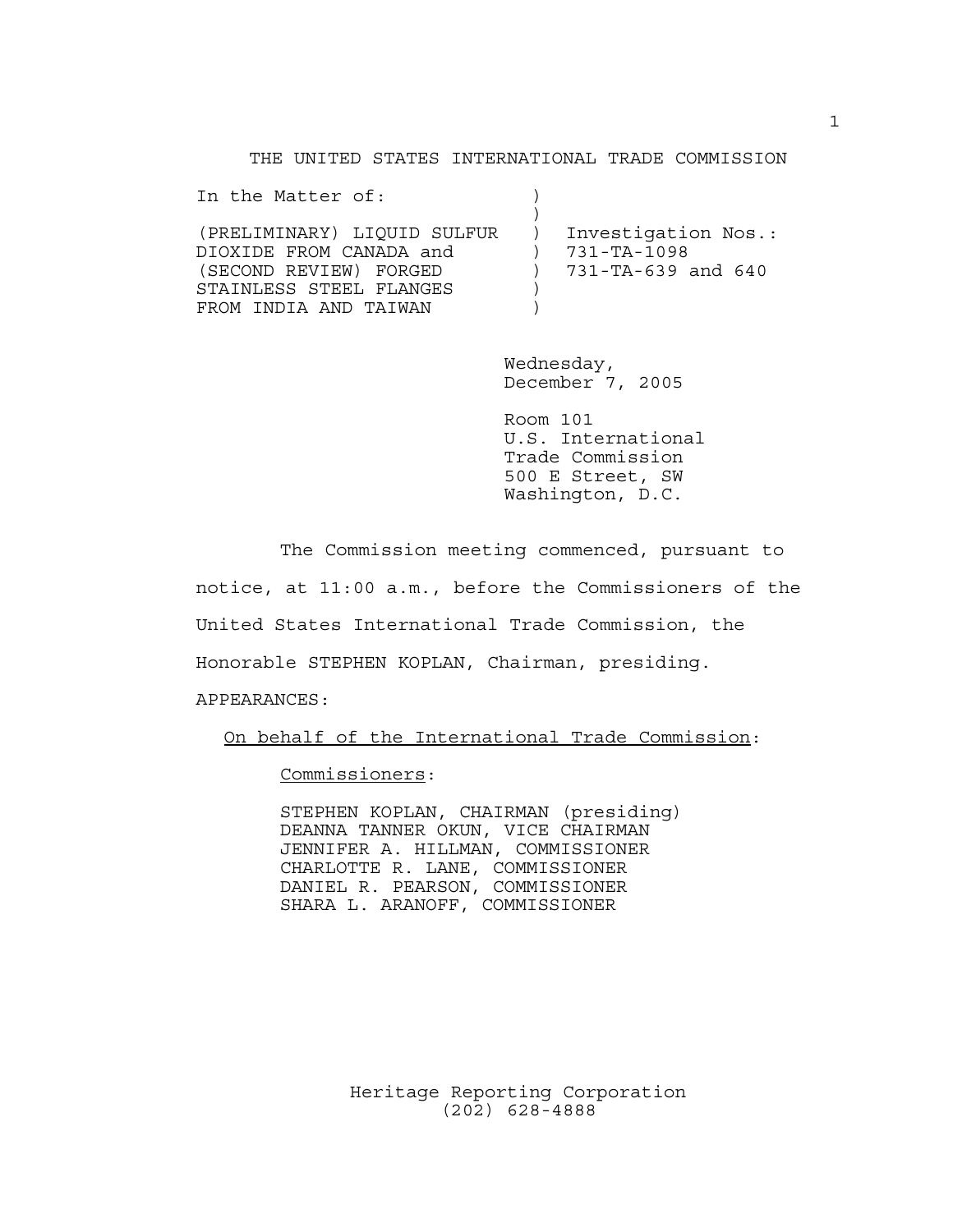Staff:

MARILYN R. ABBOTT, SECRETARY TO THE COMMISSION SHARON BELLAMY, HEARINGS AND MEETINGS ASSISTANT

Inv. No. 731-TA-1098 (Preliminary)(Liquid Sulfur Dioxide from Canada)

RUSSELL DUNCAN, INVESTIGATOR PHILIP STONE, INDUSTRY ANALYST STEVEN TROST, ECONOMIST JOHN ASCIENZO, ACCOUNTANT KAREN DRISCOLL, ATTORNEY DAVID FISHBERG, ATTORNEY DOUGLAS CORKRAN, SUPERVISORY INVESTIGATOR

Inv. Nos. 731-TA-639 and 640 (Second Review)(Forged Stainless Steel Flanges from India and Taiwan)

MARY MESSER, INVESTIGATOR GRACEMARY ROTH-ROFFY, ATTORNEY DOUGLAS CORKRAN, SUPERVISORY INVESTIGATOR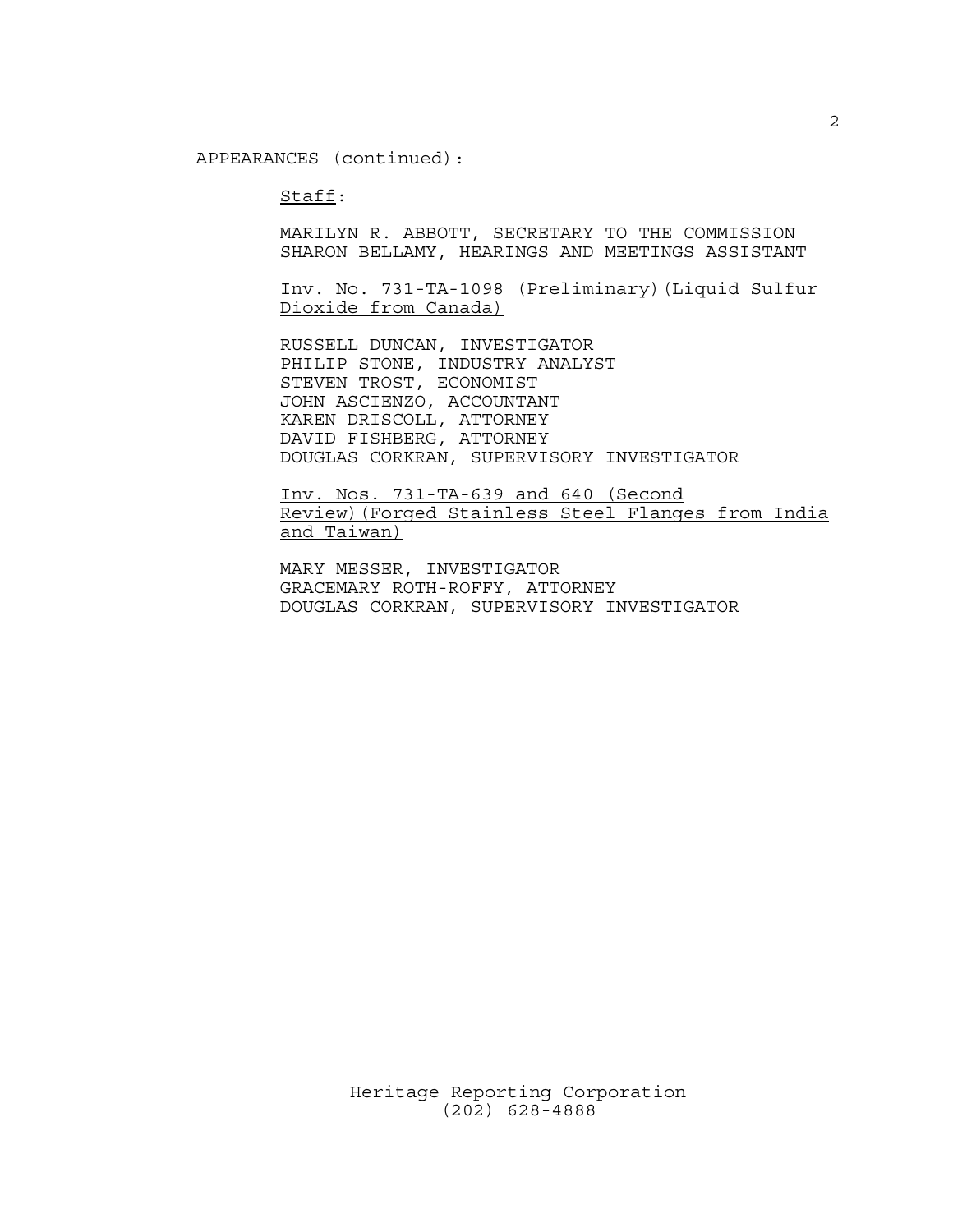## $\underline{\texttt{I}} \ \underline{\texttt{N}} \ \underline{\texttt{D}} \ \underline{\texttt{E}} \ \underline{\texttt{X}}$

3

| Meeting called to order                                                                                                        | $\overline{4}$ |
|--------------------------------------------------------------------------------------------------------------------------------|----------------|
| Agenda for Future Meetings: none                                                                                               | $\overline{4}$ |
| Minutes: November 30 and December 1 and 5, 2005                                                                                | $\overline{4}$ |
| Ratification List: 05-026                                                                                                      | $\overline{4}$ |
| Outstanding Action Jackets: none                                                                                               | $\overline{4}$ |
| Inv. No. 731-TA-1098 (Preliminary) (Liquid Sulfur<br>Dioxide from Canada) -- briefing and vote                                 | $\overline{4}$ |
| Inv. Nos. 731-TA-639 and 640 (Second Review)<br>(Forged Stainless Steel Flanges from India and<br>Taiwan) -- briefing and vote | 7              |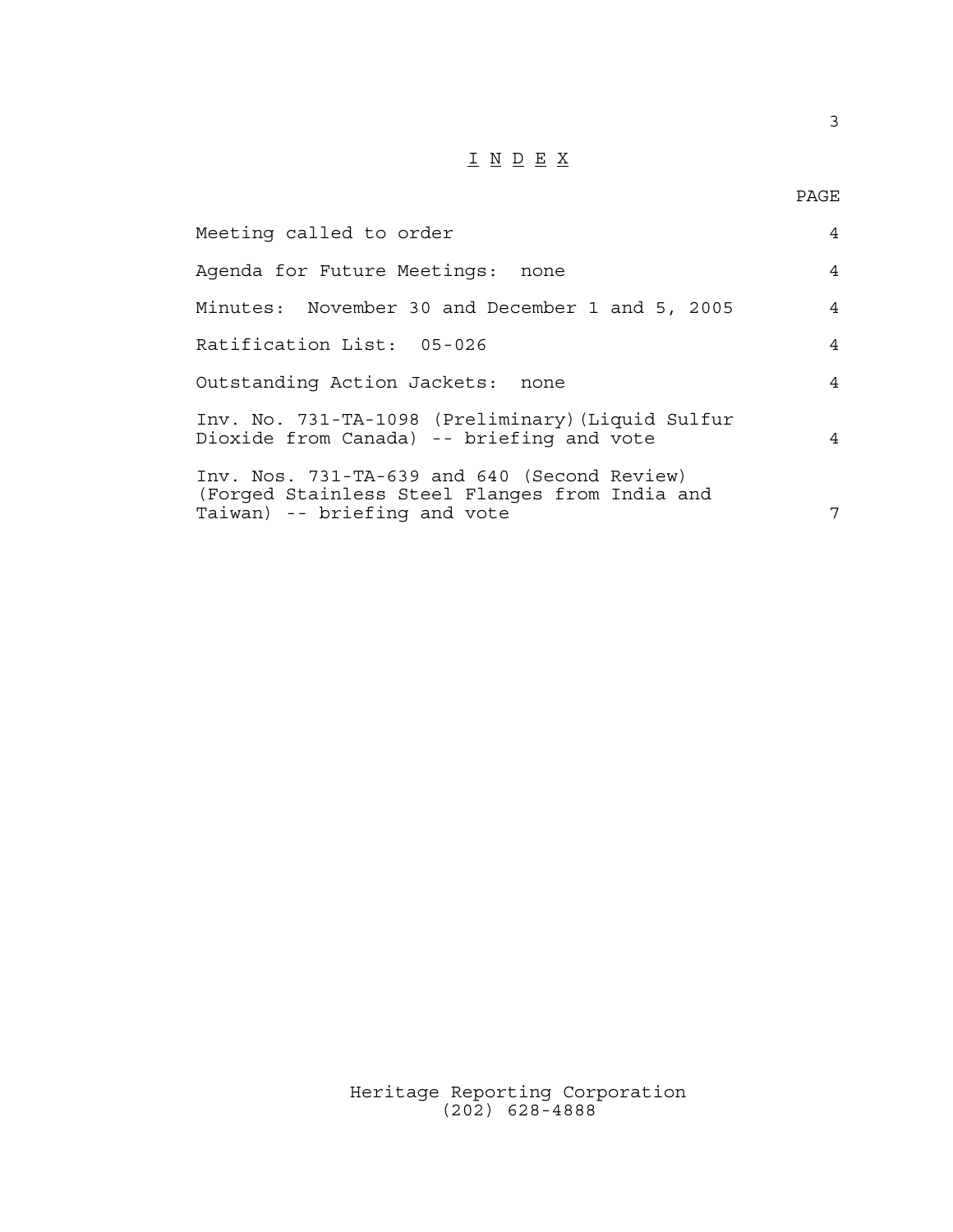| 1              | $\underline{P} \underline{R} \underline{O} \underline{C} \underline{E} \underline{E} \underline{D} \underline{I} \underline{N} \underline{G} \underline{S}$ |
|----------------|-------------------------------------------------------------------------------------------------------------------------------------------------------------|
| $\overline{2}$ | (10:00 a.m.)                                                                                                                                                |
| 3              | CHAIRMAN KOPLAN: Good morning.<br>This                                                                                                                      |
| 4              | meeting of the U.S. International Trade Commission                                                                                                          |
| 5              | will please come to order.                                                                                                                                  |
| 6              | I understand there is no agenda for future                                                                                                                  |
| 7              | meetings. Are there any objections to approval of the                                                                                                       |
| 8              | minutes of November 30 and December 1 and 5, 2005, or                                                                                                       |
| 9              | Ratification List 05-026?                                                                                                                                   |
| 10             | (No response.)                                                                                                                                              |
| 11             | CHAIRMAN KOPLAN: Hearing none, they are                                                                                                                     |
| 12             | approved.                                                                                                                                                   |
| 13             | We will now turn to the briefing and vote in                                                                                                                |
| 14             | Investigation No. 731-TA-1098 (Preliminary) Liquid                                                                                                          |
| 15             | Sulfur Dioxide from Canada. Good morning, Mr.                                                                                                               |
| 16             | Corkran.                                                                                                                                                    |
| 17             | MR. CORKRAN: Good morning, Mr. Chairman.                                                                                                                    |
| 18             | CHAIRMAN KOPLAN: Are there any questions                                                                                                                    |
| 19             | for the staff?                                                                                                                                              |
| 20             | (No response.)                                                                                                                                              |
| 21             | CHAIRMAN KOPLAN: Are there any additions or                                                                                                                 |
| 22             | corrections to the staff report?                                                                                                                            |
| 23             | MR. CORKRAN: Douglas Corkran, Office of                                                                                                                     |
| 24             | Investigations. Thank you, Chairman Koplan.<br>The                                                                                                          |
| 25             | staff proposes that the staff report on the subject                                                                                                         |
|                | Heritage Reporting Corporation<br>$(202)$ 628-4888                                                                                                          |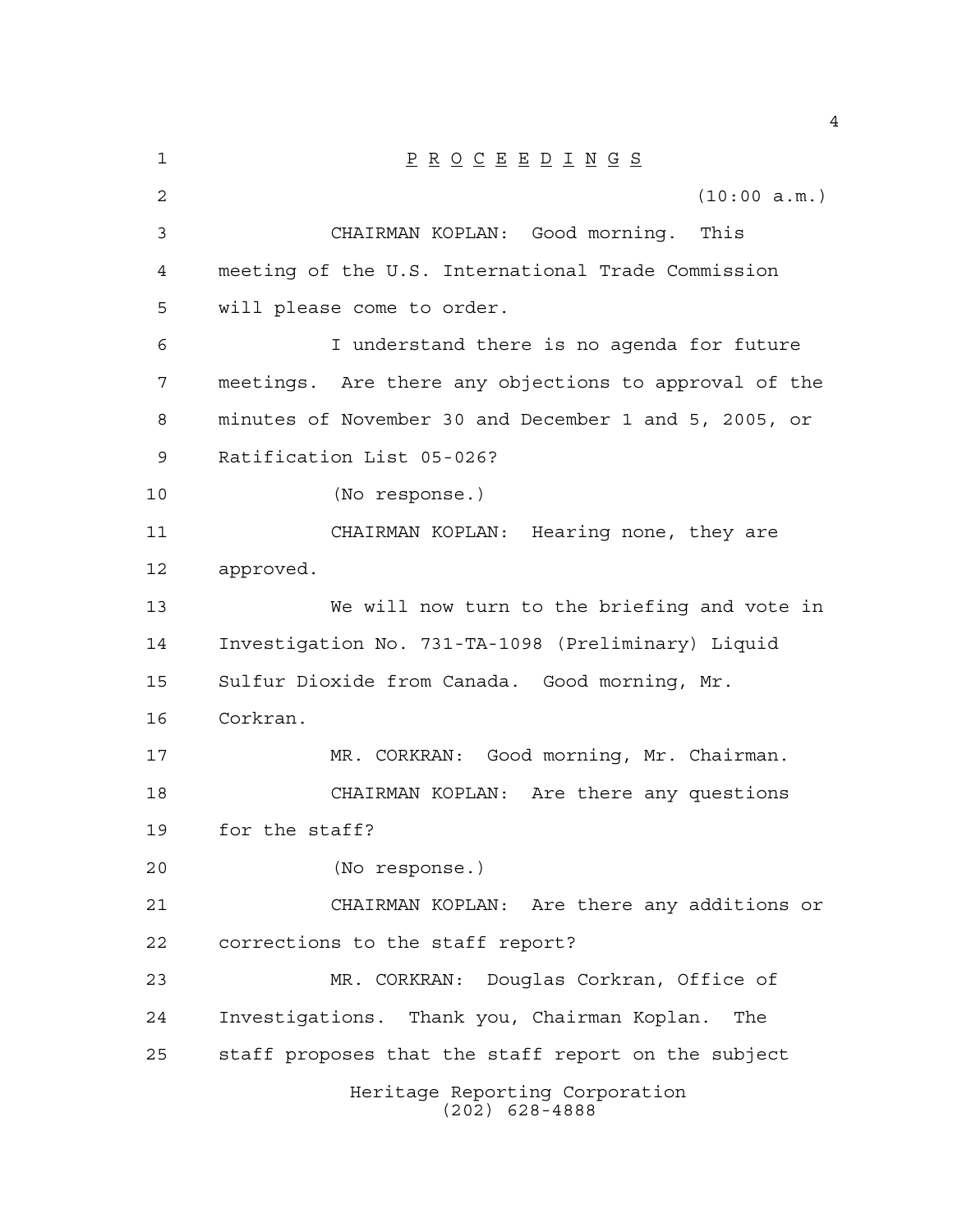investigation be revised in accordance with Memorandum INV-CC-203, dated December 1, 2005. There was an additional supplemental memo issued, No. INV-CC-206, but that was not a revision to the staff report.

 I would also like to take the opportunity to introduce three new members of our investigative team who are all working on their first case here at the Commission. Behind me are Philip Stone, who is our industry analyst; Steven Trost, who is our economist; David Fishberg, who is one of our two attorneys serving on this case; and an honorable mention: Russell Duncan is a newish investigator but has actually worked on four import injury investigations. Thank you.

 CHAIRMAN KOPLAN: We welcome each one of you. We're glad to have you with us and appreciate your assistance in the investigation we're about to vote on. Welcome to the Commission. Thank you for that, Mr. Corkran.

 Are there any objections to approval of the staff report, as revised?

(No response.)

 CHAIRMAN KOPLAN: Hearing none, it is approved. //

> Heritage Reporting Corporation (202) 628-4888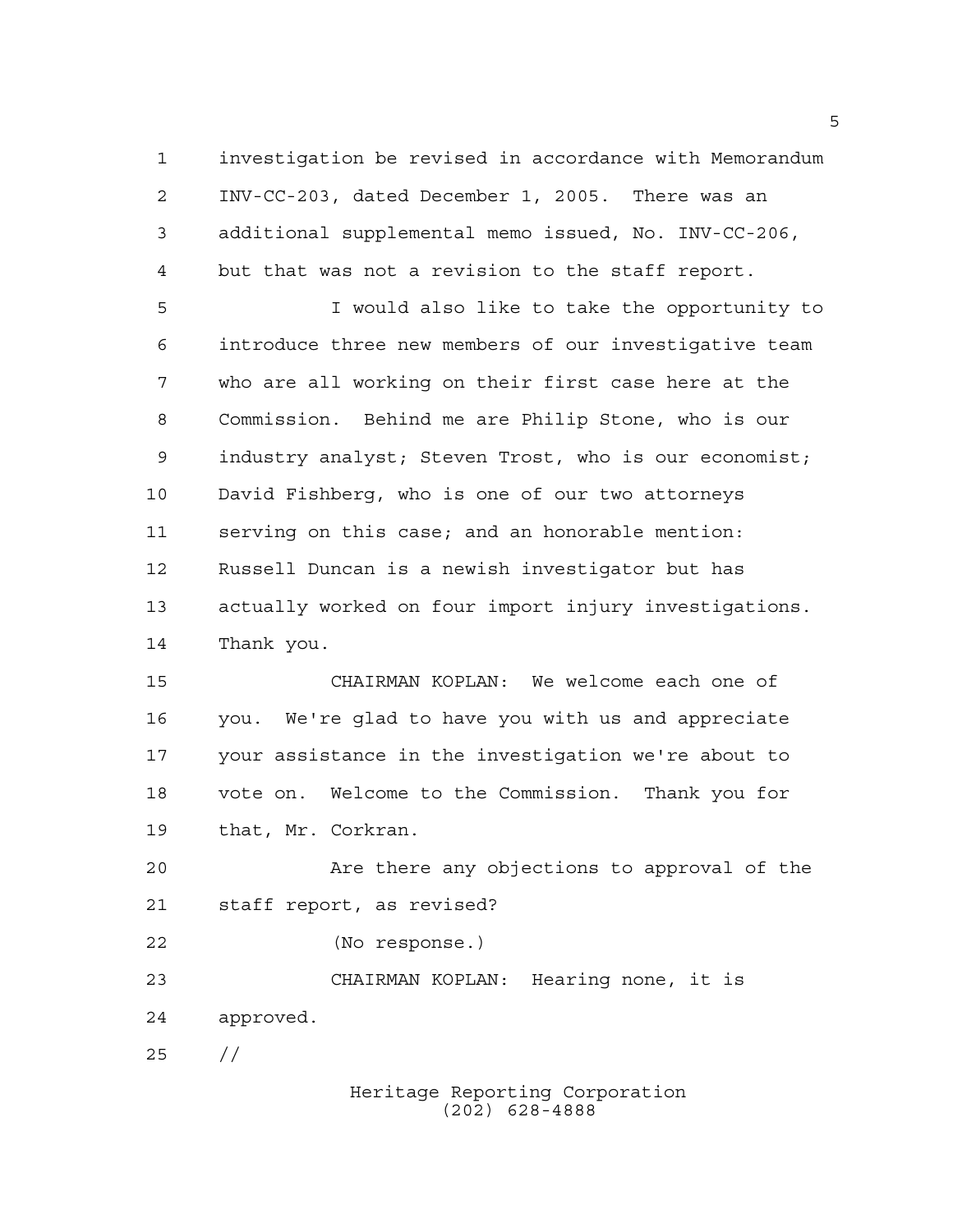Madam Secretary, will you please call the roll? MS. ABBOTT: Commissioner Lane? COMMISSIONER LANE: I vote in the negative. MS. ABBOTT: Commissioner Pearson? COMMISSIONER PEARSON: I vote in the negative. 8 MS. ABBOTT: Commissioner Okun? VICE CHAIRMAN OKUN: I vote in the negative. MS. ABBOTT: Commissioner Hillman? COMMISSIONER HILLMAN: I vote in the negative. MS. ABBOTT: Commissioner Aranoff? COMMISSIONER ARANOFF: I vote in the negative. MS. ABBOTT: Commissioner Koplan? CHAIRMAN KOPLAN: I vote in the affirmative. MS. ABBOTT: Mr. Chairman, the Commission has reached a negative determination in this investigation. CHAIRMAN KOPLAN: Thank you, Madam Secretary. Further information regarding this determination will be in the press release. The Commissioners' opinions are currently scheduled to be Heritage Reporting Corporation (202) 628-4888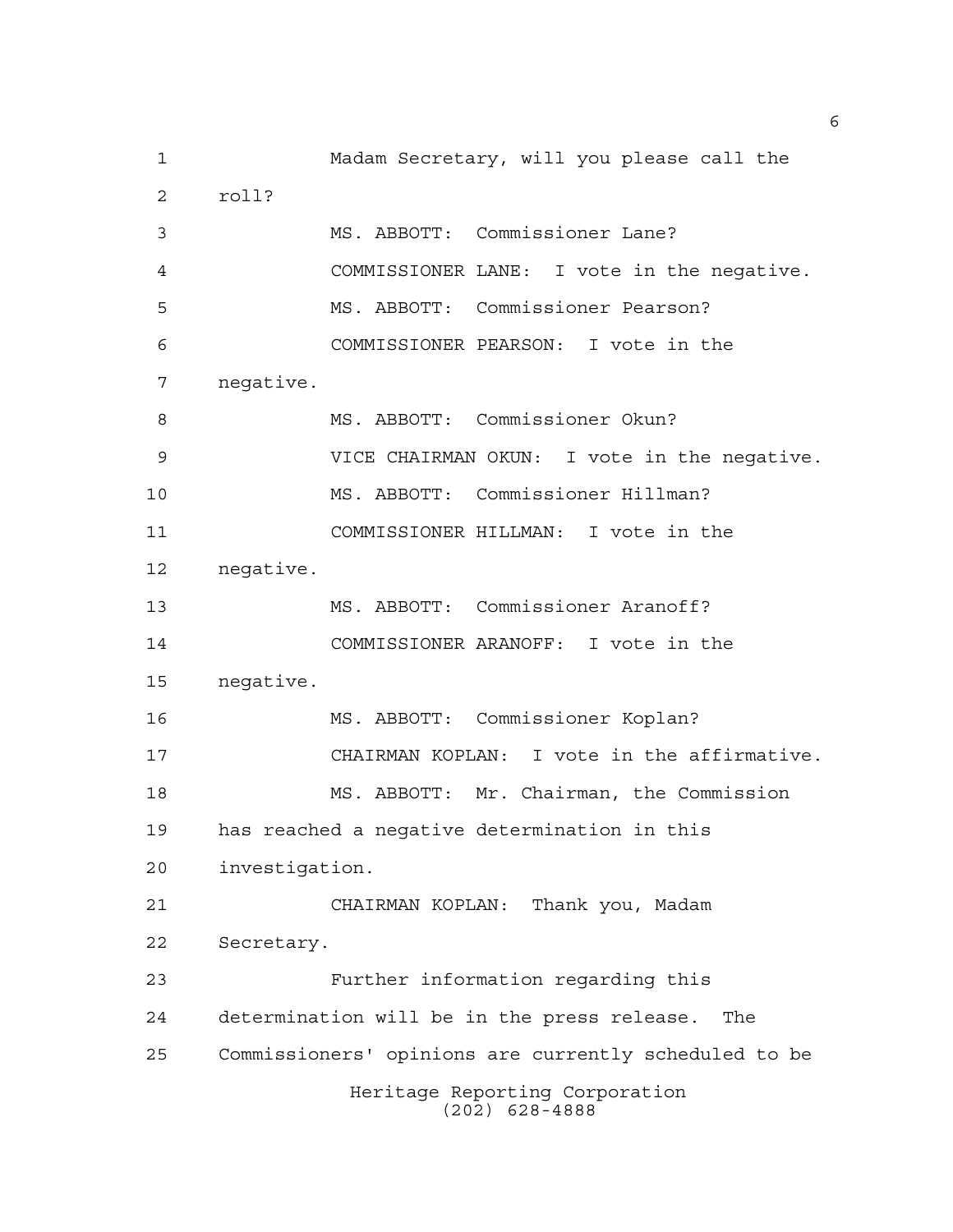transmitted to the Department of Commerce on or before December 15, 2005.

 I want to thank all of the staff who have assisted us in this investigation. We will now take a moment to change staff for our next vote.

(Pause.)

 CHAIRMAN KOPLAN: I see you've got them both this morning, Mr. Corkran.

(Pause.)

 CHAIRMAN KOPLAN: I see we're ready. We can proceed. We will now turn to the briefing and vote in Investigation Nos. 731-TA-639 and 640 (Second Review) Forged Stainless Steel Flanges from India and Taiwan. Welcome back, Mr. Corkran. I see you never left the table. Are there any questions for the staff?

(No response.)

 CHAIRMAN KOPLAN: Are there any additions or corrections to the staff report?

 MR. CORKRAN: Douglas Corkran, Office of Investigations. Thank you, Chairman Koplan. The staff has no revisions to the staff report.

 CHAIRMAN KOPLAN: Are there any objections to approval of the staff report?

(No response.)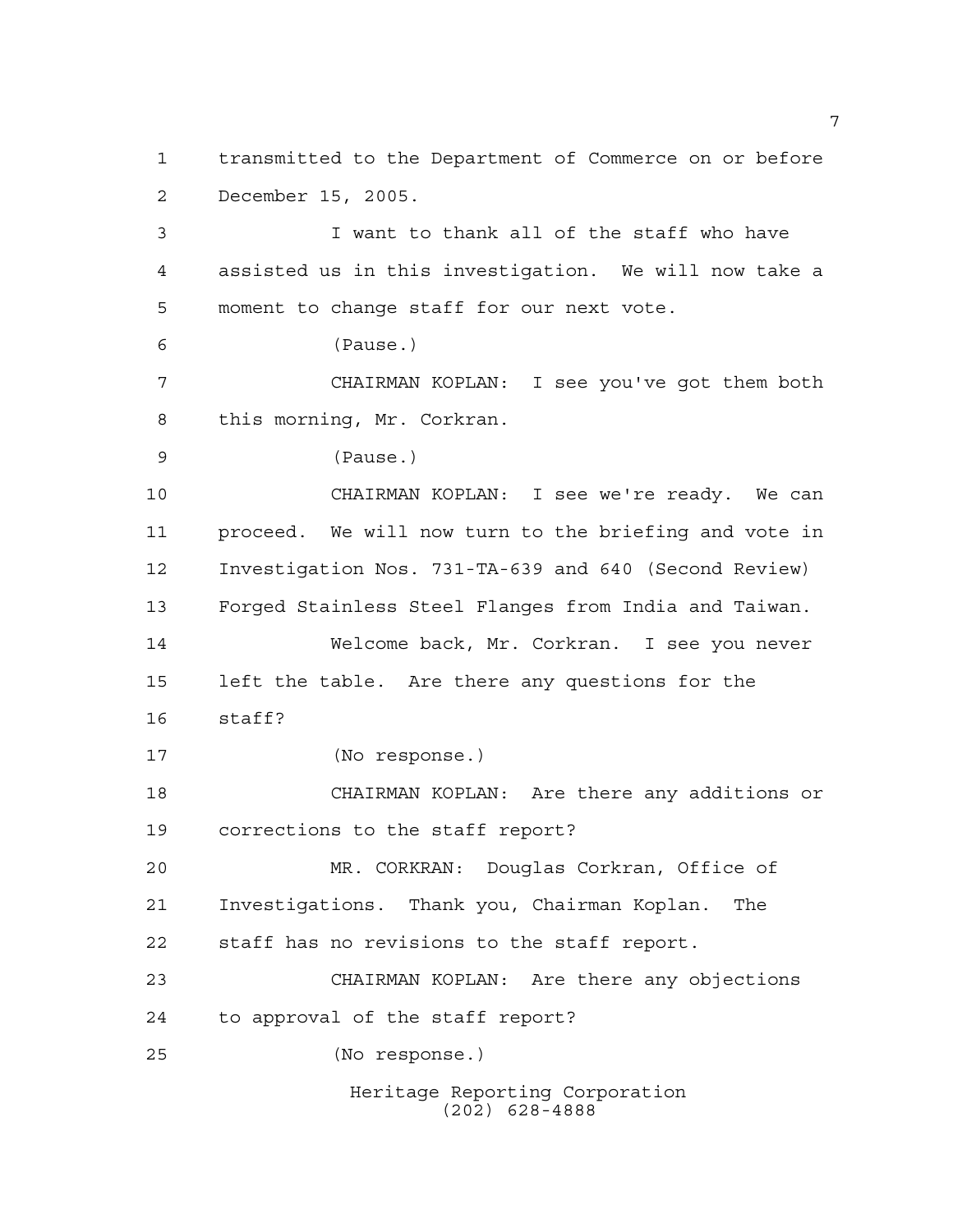CHAIRMAN KOPLAN: Hearing none, it is approved. Madam Secretary, will you please call the roll? MS. ABBOTT: Commissioner Koplan? CHAIRMAN KOPLAN: I vote in the affirmative. MS. ABBOTT: Commissioner Aranoff? COMMISSIONER ARANOFF: I vote in the affirmative. MS. ABBOTT: Commissioner Okun? VICE CHAIRMAN OKUN: I vote in the affirmative. MS. ABBOTT: Commissioner Lane? COMMISSIONER LANE: I vote in the affirmative. MS. ABBOTT: Commissioner Hillman? COMMISSIONER HILLMAN: I vote in the affirmative. MS. ABBOTT: Commissioner Pearson? COMMISSIONER PEARSON: I vote in the negative with respect to Taiwan and in the affirmative with respect to India. MS. ABBOTT: Mr. Chairman, the Commission has reached a affirmative determinations in these reviews. Heritage Reporting Corporation

(202) 628-4888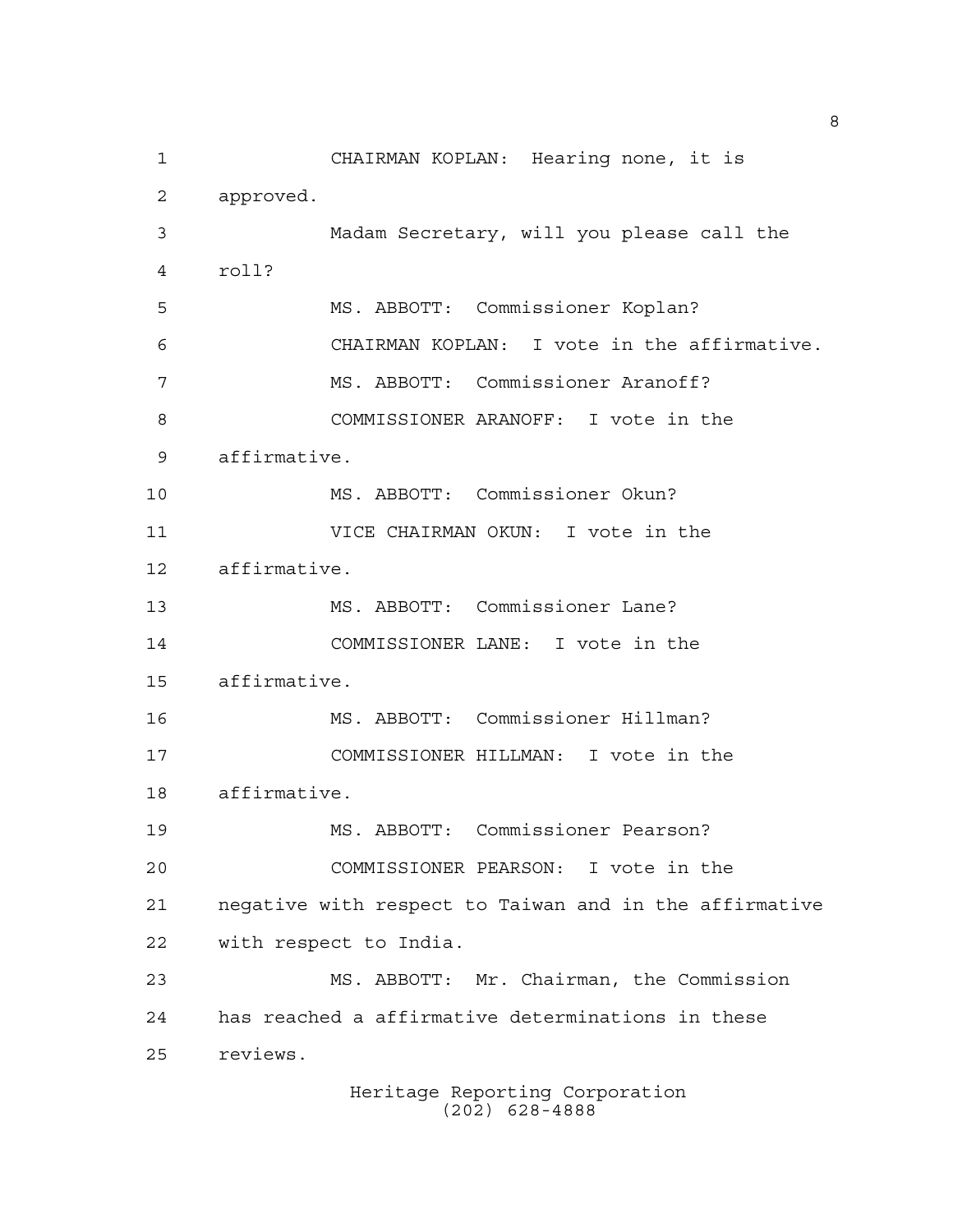CHAIRMAN KOPLAN: Thank you, Madam Secretary. Further information regarding this determination will be in the press release. The Commissioners' opinions are currently scheduled to be transmitted to the Department of Commerce on or before December 16, 2005. Thank you again to the staff who assisted us in these investigations. I understand there is no other business before the Commission. Therefore, this meeting is adjourned. (Whereupon, at 11:05 a.m., the Commission meeting was adjourned.) // //  $17 /$  // //  $20 /$  $21 /$  $22 / /$  $23 / /$  $24 /$  $25 / /$ 

> Heritage Reporting Corporation (202) 628-4888